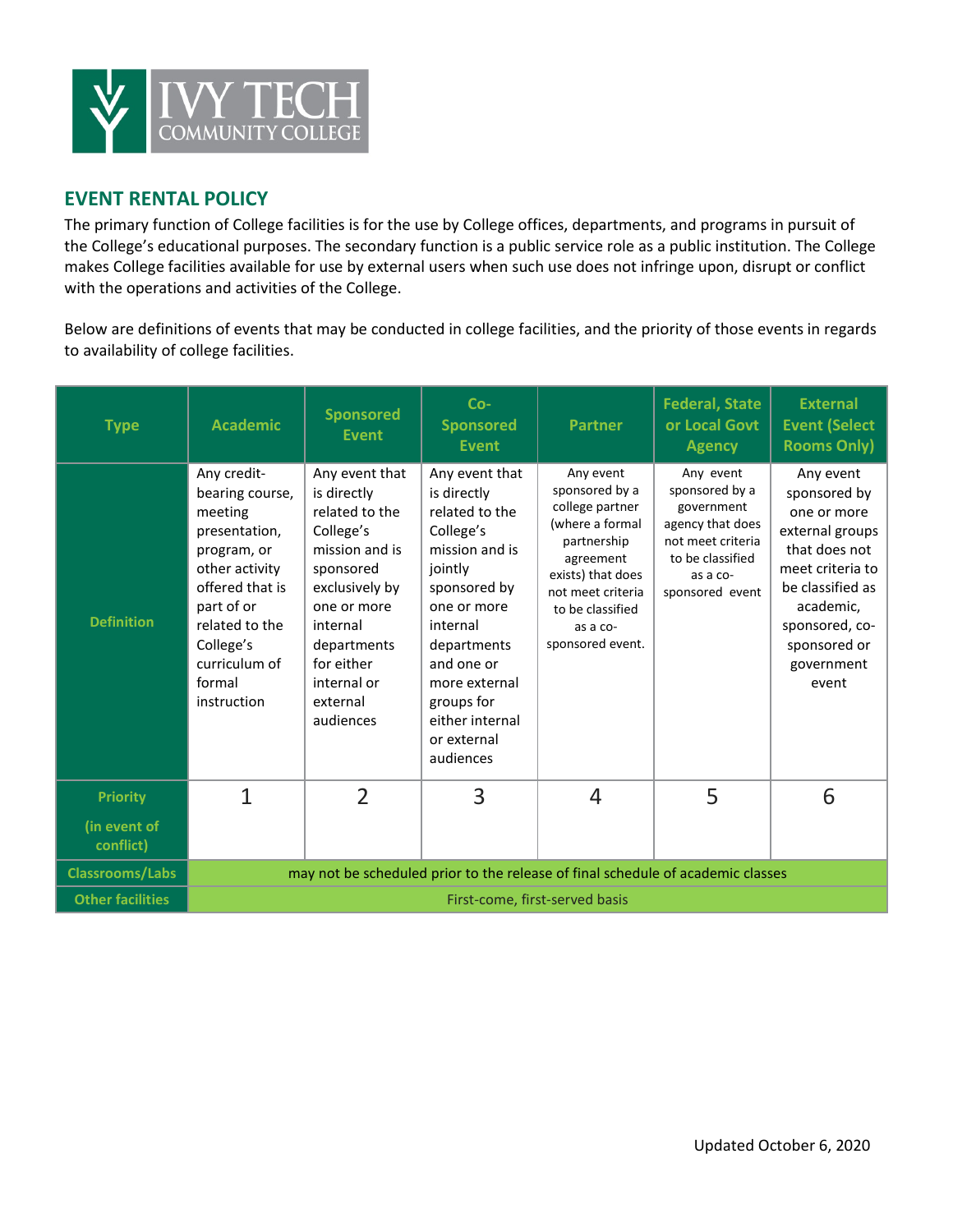### **Room Rental Fees**

| Room            | Room   | Assignable | Occupancy | <b>Hourly Rate</b>      | <b>Audio Visual</b>           |
|-----------------|--------|------------|-----------|-------------------------|-------------------------------|
| Type            | Number | Sq. Ft.    | Rating    |                         |                               |
|                 |        |            |           |                         | Computer                      |
|                 |        |            |           |                         | Document Camera               |
|                 |        |            |           |                         | Ceiling mount projector       |
| Lilly Room      | 1106   | 1292       | 46        | \$50                    | Dry erase board               |
|                 |        |            |           |                         | Computer                      |
|                 |        |            |           |                         | <b>Document Camera</b>        |
|                 |        |            |           |                         | Ceiling mount projector       |
| Lilly Room      | 1112   | 1026       | 24        | \$50                    | Dry erase board               |
|                 |        |            |           |                         | Computer                      |
|                 |        |            |           |                         | <b>Document Camera</b>        |
|                 |        |            |           |                         | Ceiling mount projector       |
| Lilly Room      | 1114   | 988        | 24        | \$50                    | Dry erase board               |
|                 |        |            |           |                         | Computer                      |
|                 |        |            |           |                         | <b>Document Camera</b>        |
|                 |        |            |           |                         | Ceiling mount projector       |
| Lilly Room      | 1120   | 1102       | 36        | \$50                    | Dry erase board               |
|                 |        |            |           |                         | Ceiling mount projector       |
|                 |        |            |           |                         | Dry erase board               |
| Auditorium      | 1333   | 3360       | 235       | \$125                   | Integrated Mic / Sound System |
|                 |        |            |           |                         | Computer                      |
|                 |        |            |           | \$25 (no setup/teardown | <b>ITV</b>                    |
| Conference Room | 1345   | 352        | 14        | charge)                 | Dry erase board               |

### **Additional Fees**

| <b>Department</b>     | <b>Reason for Fees</b>                                                                                                     | Fees/Rental |
|-----------------------|----------------------------------------------------------------------------------------------------------------------------|-------------|
| Security              | Events outside of the College's normal security staffing hours<br>The nature of the event necessitates additional security | \$50/hour   |
| Room Set Up/Tear Down | All External Events                                                                                                        | \$25        |
| Housekeeping          | All External Events                                                                                                        | \$20        |
| Media Services        | If media services are needed (i.e. Lilly Room or Auditorium technology,<br>JITA accounts)                                  | \$35        |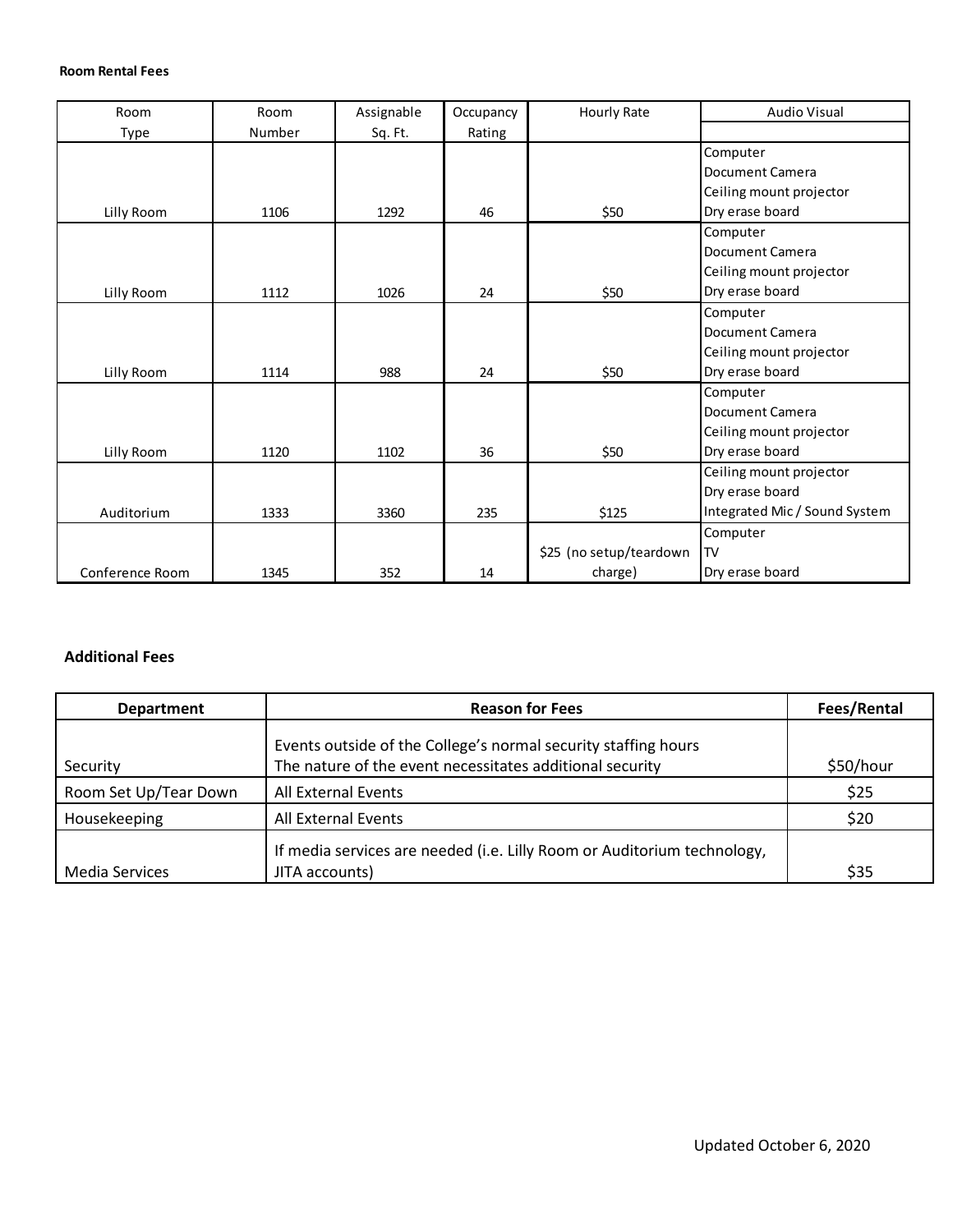# **Ivy Tech Community College Lafayette External Group Facility Request Form**

*Requests must be submitted no more than 6 weeks and no less than 3 weeks prior to the event*

**Incomplete forms will be returned** 

**Submit form to dball@ivytech.edu or fax to (765) 269-5013** 

#### **REQUESTING ORGANIZATION**

| <b>EVENT INFORMATION</b>                                                  |  |  |  |  |  |
|---------------------------------------------------------------------------|--|--|--|--|--|
| Type of Event:                                                            |  |  |  |  |  |
| Partner<br>$\Box$                                                         |  |  |  |  |  |
| Federal, State or Local Govt Agency<br>П<br><b>External - Other</b><br>П. |  |  |  |  |  |
|                                                                           |  |  |  |  |  |
|                                                                           |  |  |  |  |  |
| Desired Campus or Site: □ Lafayette □ Crawfordsville □ Frankfort          |  |  |  |  |  |
|                                                                           |  |  |  |  |  |
|                                                                           |  |  |  |  |  |
|                                                                           |  |  |  |  |  |
|                                                                           |  |  |  |  |  |
|                                                                           |  |  |  |  |  |
|                                                                           |  |  |  |  |  |

## **SUMMARY OF EVENT**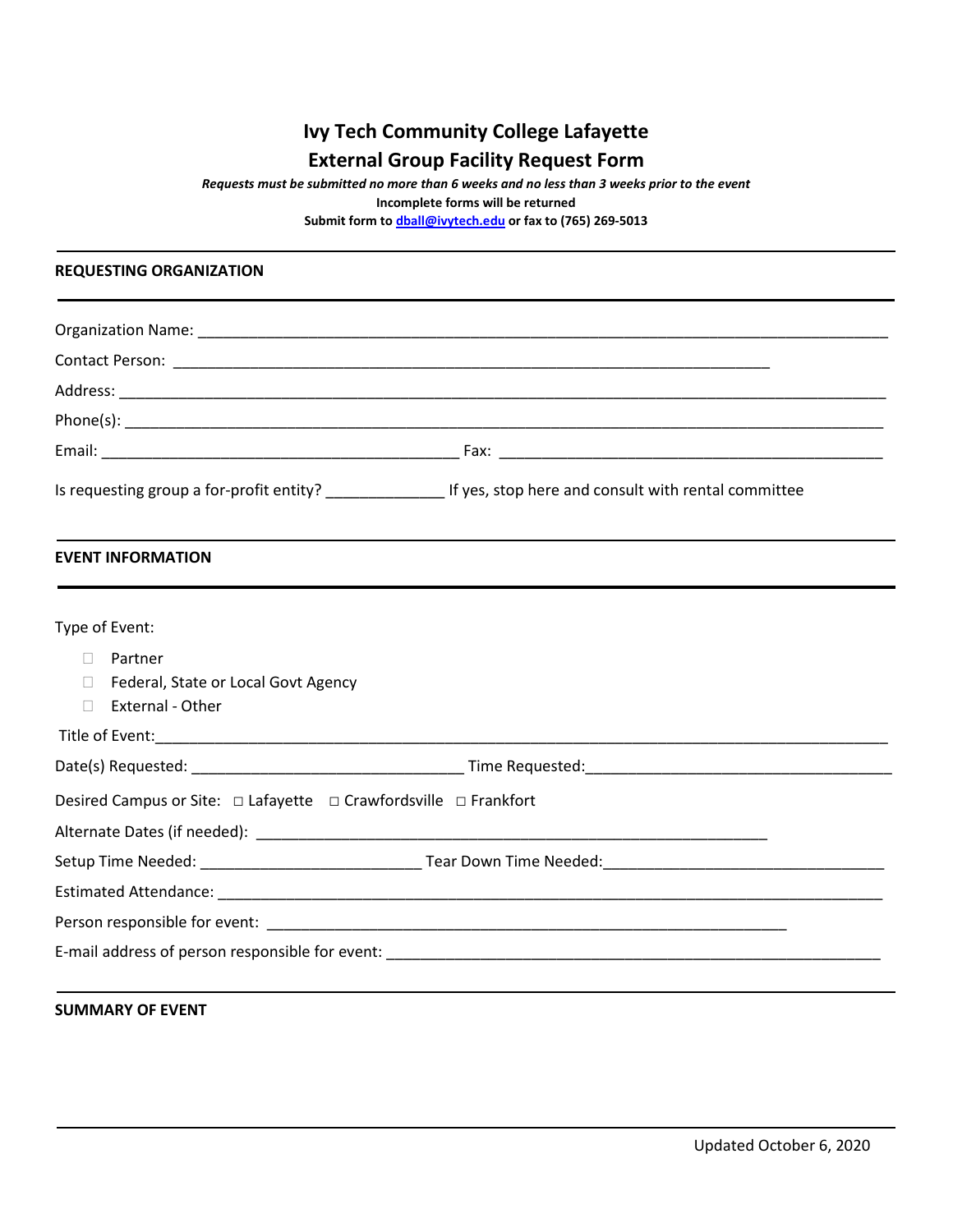□ Community Room (see layout options below) □ Auditorium (Lafayette only) □ Conference Room□

### **COMMUNITY ROOM LAYOUTS (LAFAYETTE CAMPUS ONLY)**

*(Note: up to two community rooms may be scheduled at one time, depending on availability, either separately or combined space.)*

 $\square$  Conference U – Chairs and tables arranged in a U shape

 $\Box$  Hollow Square – Tables in a square arrangement with chairs around the outside

- □ Classroom Style Tables and chairs in rows facing front of room
- □ Theatre Style Chairs in rows facing front of room, no tables

Additional table and/or chair set up\_

#### **EQUIPMENT NEEDS**

- Multimedia (Data) Projector
- Microphone: □ Handheld □ Label □ USB
- □ Podium: □ Standing □ Tabletop
- □ Computer Access

### **CATERING INFORMATION**

| Will food and/or refreshments be served?<br>$\Box$ Yes $\Box$ No |                                                  |                |  |                                               |  |  |
|------------------------------------------------------------------|--------------------------------------------------|----------------|--|-----------------------------------------------|--|--|
|                                                                  |                                                  |                |  | Caterer Phone #: Network and Caterer Phone #: |  |  |
| <b>EVENT OPEN TO</b>                                             |                                                  |                |  |                                               |  |  |
| □ Students<br>$\Box$ Private Event $\Box$ Minors                 | □ Campus Community □ Businesses □ General Public | $\sqcap$ Other |  |                                               |  |  |

#### **PURPOSE OF EVENT**

□ Educational □ Academic □ Administrative □ Other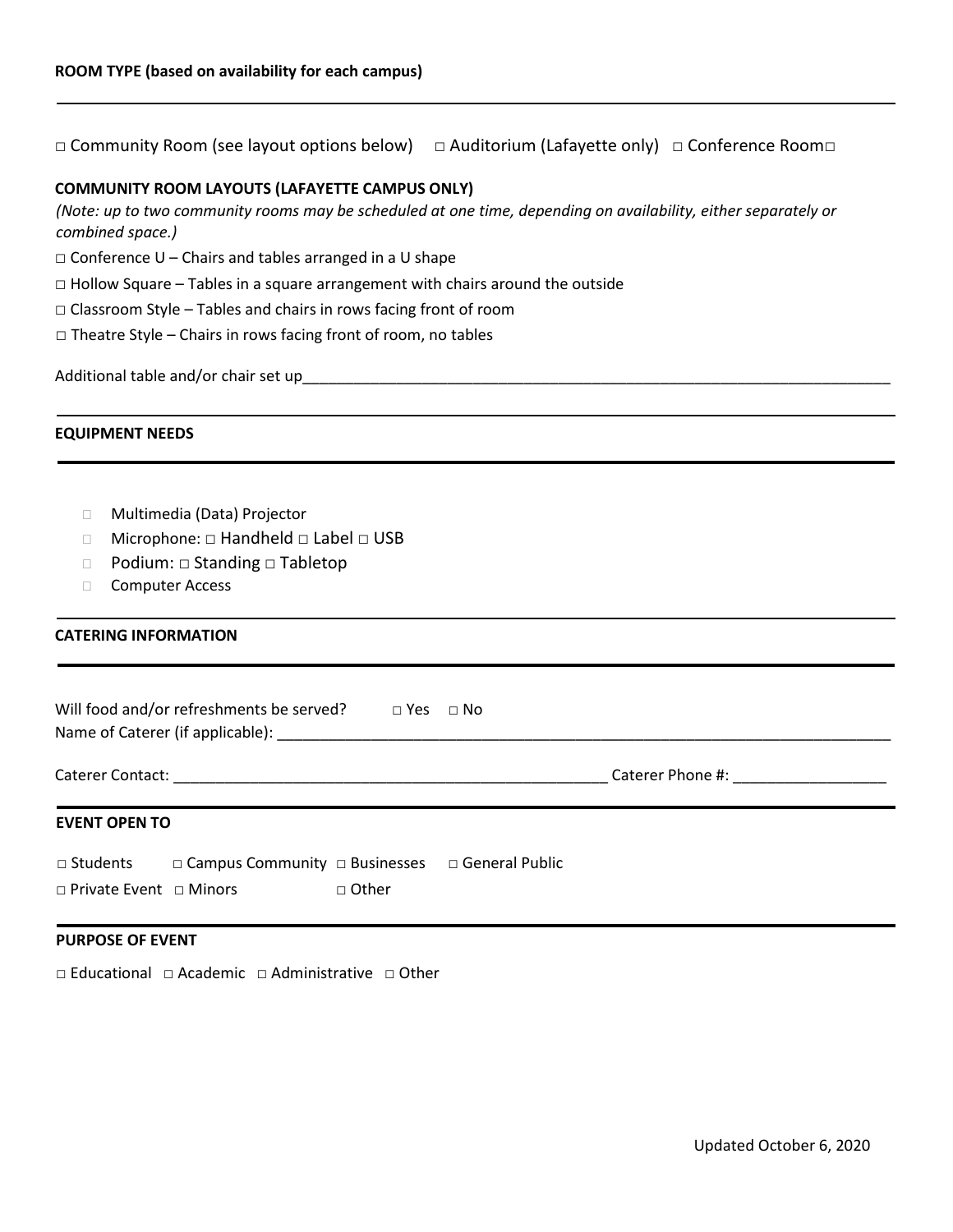**Fees:**

| <b>Security (1728):</b> # of Hours x Rate $\frac{650}{100}$ =                                              |  |  |  |  |  |  |  |
|------------------------------------------------------------------------------------------------------------|--|--|--|--|--|--|--|
| <b>Room Set Up (1729):</b> Rate $\frac{$25}{25}$ = $\frac{25}{25}$ (No Charge if Conference Room)          |  |  |  |  |  |  |  |
| <b>Housekeeping (1729):</b> Rate $\frac{$20}{}$ = $\frac{$20}{}$                                           |  |  |  |  |  |  |  |
| <b>Media Services (1730):</b> Rate $\frac{$35}{2} = \frac{1}{2}$ (No Charge if no technology will be used) |  |  |  |  |  |  |  |
| Subtotal Fees: __________________                                                                          |  |  |  |  |  |  |  |
|                                                                                                            |  |  |  |  |  |  |  |
| Agreement Total: _____________                                                                             |  |  |  |  |  |  |  |
|                                                                                                            |  |  |  |  |  |  |  |

**Deposit All Fees to – G14100-141011-xxxx (See above for account code)**

**Forward signed agreement to Bursar's Office for billing after the date of the event.**

\*\* **Please read and sign the Room Use Policy and return with this request. \*\*** 

#### **ROOM USE POLICY**

Updated October 6, 2020 The purpose of this policy is to ensure that all facilities operated by the College are reserved for educational purposes and the support of governmental agencies and college partners. Approved uses include continuing education classes conducted by nonprofit, tax-exempt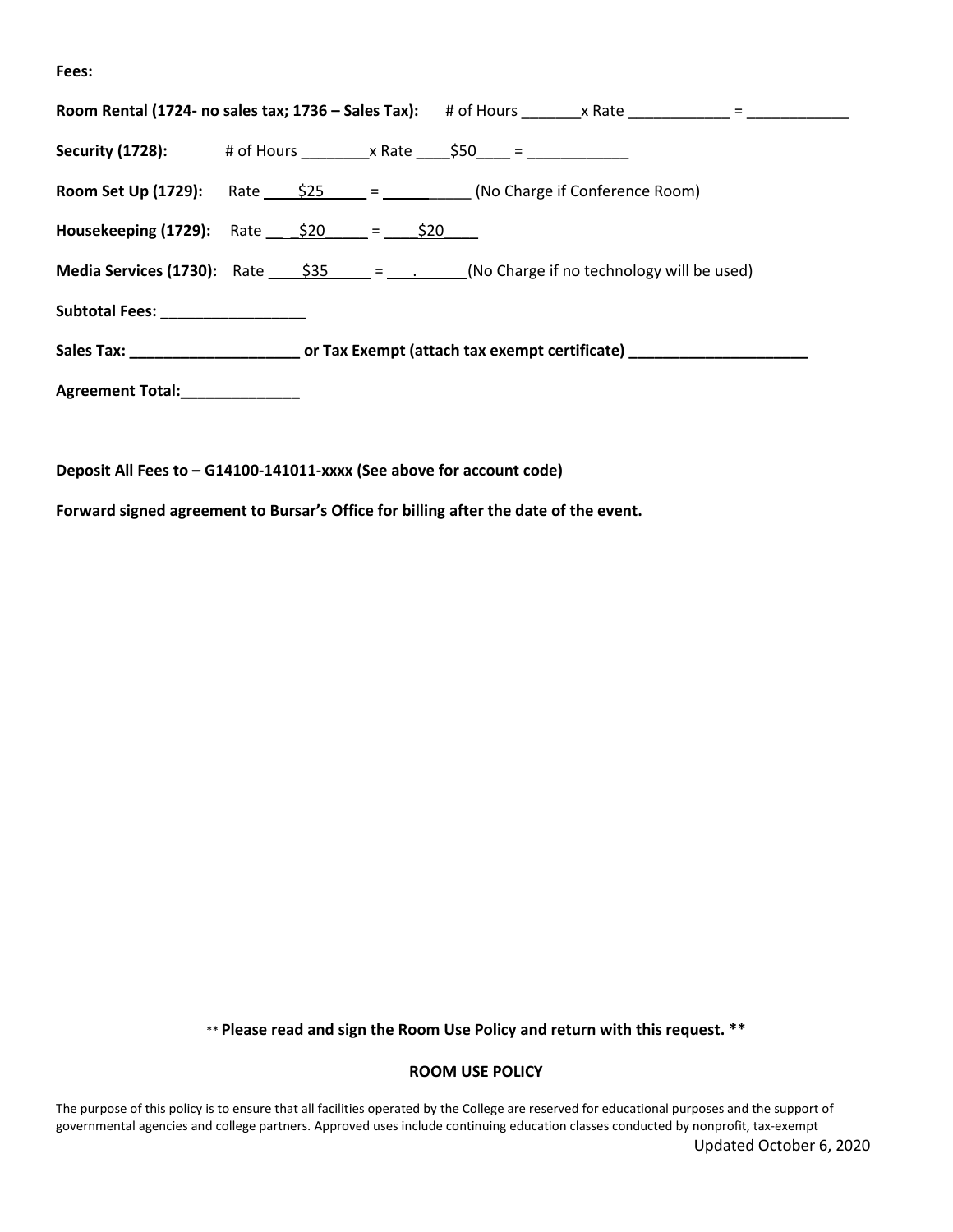organizations when generally available to the public and educational conferences or seminars conducted by nonprofit groups whose activities are charitable or educational in nature and are compatible with the College's public and educational purposes. **External Groups will be required to provide proof of not-for-profit status.** 

Assemblies and convocations focused on political or controversial matters of interest to the student body and general public must be intended as a means of augmenting curriculum offerings and enriching the cultural background of the students. Such assemblies must include partisan and non-partisan subjects and leaders to insure a balance of views. Facilities will not be made available for advocacy directed to inciting or producing imminent lawless action, or which is likely to incite or produce such action.

#### **Protection of Minors Policy**

Any event or program involving children must conform to the Protection of Minors Policy. Event organizers must complete and sign the Protection of Minors – Third Party Provider Requirements form and submit with the room reservation request form. Event organizers must also submit a certificate of insurance for general liability including coverage for sexual molestation or abuse which identifies "Ivy Tech Community College" as an "Additional Insured" and provides minimum policy limits of one million dollars per occurrence and three million dollars aggregate. Minors attending an event or program must be accompanied by a parent, guardian, or adult chaperone for the duration of the program. College facilities cannot be used for childcare during an event or program.

Events must begin and end during posted College hours, except for Saturdays. External Groups may not reserve space on any Saturday. External Groups can have access to space reserved one half-hour prior to the start of the event and must clear the space within one half-hour following the event. Events at other sites must occur during posted hours at those sites. Exceptions may be approved by the respective site or campus administrator. Designated spaces within College facilities are available to external groups on a first-come first-serve basis under the following conditions.

- 1. This agreement is subject to the rules, regulations and statues governing the Board of Trustees of Ivy Tech Community College of Indiana. Any violations will constitute cause for ending the event, clearing and closing the facility. The External Group agrees to abide by all rules, regulations and policies of Ivy Tech and the State of Indiana. Ivy Tech will not be financially or in any other respect liable for the execution of this right.
- 2. The External Group confirms that it does not and will not discriminate and/or segregate patrons because of race, religion, color, sex, age, national origin, handicap, marital status or sexual orientation.
- 3. Requests must be approved by the College Engagement Committee or a sub-group of that committee.
- 4. Renter agrees to pay all expenses incurred in connection with the facility rental including, but not limited to, room rental fees, equipment rental fees, security, cleaning, IT, catering/food fees, special setups, and damages. Payment must be remitted to Ivy Tech within sixty (60) days of receipt of the invoice. Interest at the rate of 1.5% per month (18% APR) will be charged on the unpaid balance after the 60-day grace period. Disputed charges must be appealed to Ivy Tech in writing before the end of the 60-day grace period. These disputed charges will not be subject to Renter's interest charge until resolved. The remaining balance is still due before the end of the grace period. In the event that the account must be referred for collection, Renter agrees to pay all legal and collection fees incurred by Ivy Tech.
- 5. The College requires 30 days' notice of cancellation for an event. If an event is cancelled with less than 30 days' notice, a \$50 cancellation fee will be assessed. If cancelled within 7 days of an event, full event charges will apply
- 6. All advertisements or publicity promoting events must be approved by the Executive Director of Marketing and Communications prior to posting or distribution.
- 7. Rooms for External Groups can be booked no more than six (6) weeks in advance and no less than three (3) weeks in advance. Rooms cannot be booked during the two (2) weeks prior to or following a semester, or during the first and last weeks of a semester. Exceptions may be made by the respective site or campus administrator named above.
- 8. Rooms may not be booked to accommodate recurring events, and the College may not be advertised as an organization's location or principal meeting place. Multiple dates are allowed for subsequent sessions of a single educational event that has a specific end date.
- 9. Use of facilities shall not impede nor interfere with College operations. External Groups agree to comply with all college rules and policies.
- 10. College facilities are not to be used by groups that are competitors to the College, or when the event creates a conflict of interest with College programs or initiatives. The only training events that are permissible are those provided by the External Group exclusively for their own employees and conducted by employee trainers/instructors. The College determines what constitutes a conflict.
- 11. External Groups may not charge entrance fees, sell merchandise, solicit sales, or otherwise raise funds, even though the funds are for public benefit. College premises shall not be used for benefit events, charitable or otherwise, except with special approval of the site or campus administrator.
- 12. College facilities are not to be used by private citizens or organizations for political campaigns.
- 13. External Groups may not distribute literature and/or solicit inside college buildings per the College's Distribution of Literature and Signatures Policy. Materials may be distributed to attendees inside the reserved room(s) only.
- 14. Children must be accompanied by a parent or guardian at all times. College facilities may not be used for childcare.
- 15. External Groups shall be responsible for the activities and attendees of the event, and for leaving the facility in good condition.